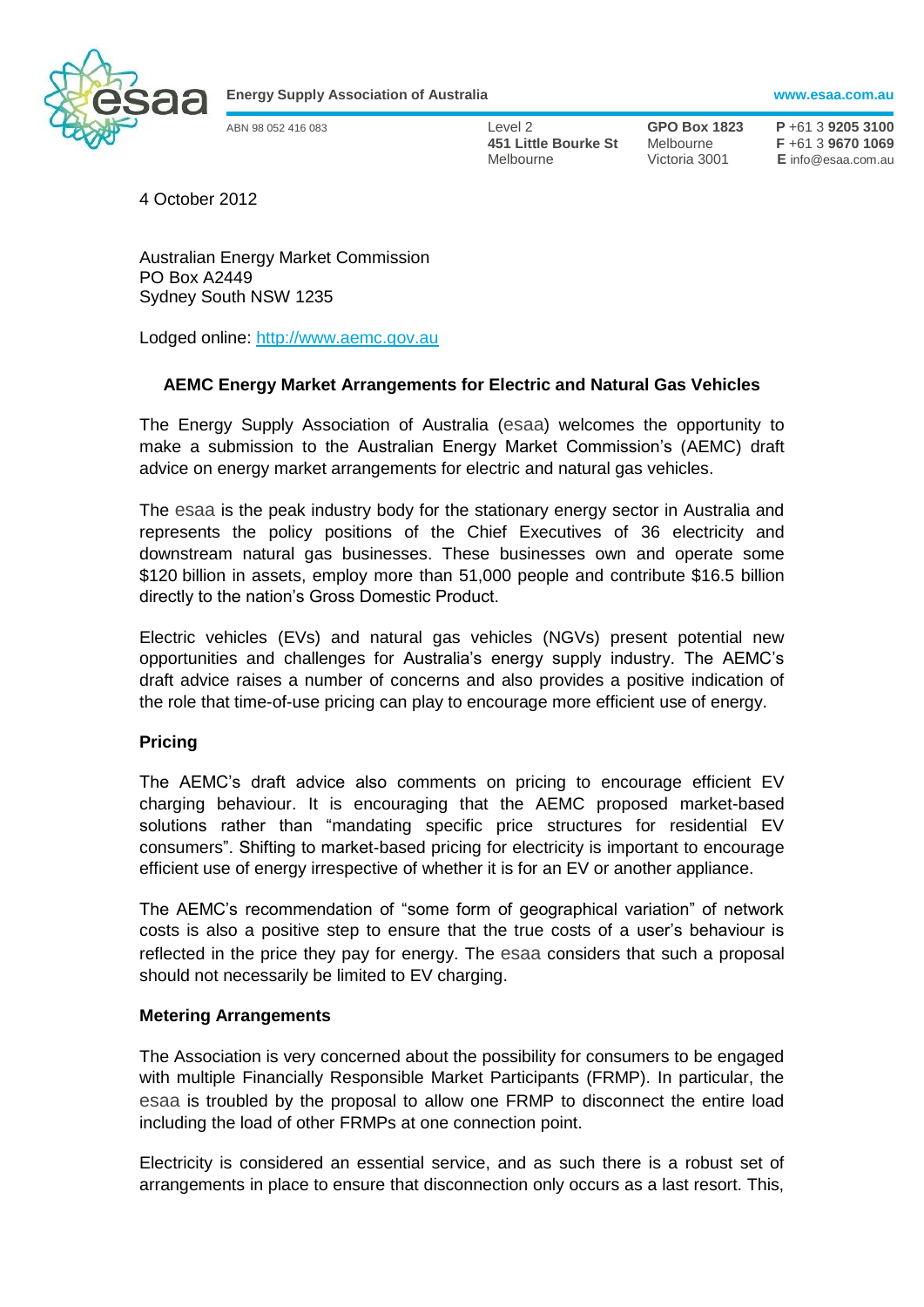along with financial penalties for wrongful disconnection, aims to ensure that disconnection can only occur after a process which aims to maintain a connection. Many energy retailers do more than they are obligated to do in order to maintain a customer's connection. Some particular restrictions on disconnection may only apply to one FRMP rather than all. In cases such as these, a situation could arise where one FRMP was able to disconnect the customer while another was not. It appears that the AEMC has not considered the complexities of such arrangements.

AEMC's proposal for multiple FRMPs at one connection point raises the questions of what the essential service component of electricity is. The Draft Advice raises the prospect that failure to pay for energy associated with an EV could lead to the disconnection of an essential service.

There is a clear difference in the supply of energy as an essential service compared with for EVs charging. Even if both FRMPs were subject to the National Energy Customer Framework (NECF), there is no rationale to grant both entities the same rights to disconnect a household. The esaa considers that the best way to ensure customer protection and avoid wrongful disconnections is to ensure that only one FRMP – the one with primary responsibility for supply – has the right to disconnect a single connection point.

There is also a range of incremental system costs associated with allowing for multiple FRMPs at the one connection point. This could be acceptable where the benefits of such arrangements outweigh the costs. However, if the benefits accrue to a third party while the costs are borne by the retailer then there is a mismatch in the design of the system. As the AEMC's draft advice stands, the proposals for parent/child metering and multiple FRMPs would lead to costs for retailers, while the benefits would fall to EV charging companies or similar entities.

The Association contends that a cost-benefit analysis of the AEMC's proposed arrangements for EVs is important in order to better understand the cost impacts associated. Currently, it is unclear how the costs will be spread across energy businesses and consumers, and whether there will be any broader benefits to the market.

The esaa does not oppose third parties, such as EV charging providers, entering the retail energy market space per se. Competition, where it has been allowed to flourish, is the best way to keep energy prices at an efficient, cost-reflective level. However, the policy settings need to be correct in order to avoid unnecessary costs and complexity. The Association is concerned that the AEMC's proposals will create a system which provides rights to parties such as dedicated EV charging businesses without requiring them to have any of the responsibilities that existing energy supply businesses face.

## **Consumer protections and definitional issues**

We are also concerned by the AEMC's decision to defer to the Australian Energy Regulator (AER) and Western Australia's Economic Regulation Authority (ERA) in determining whether bundled EV services constitute the legal sale of electricity. The AER does not have a regulatory policy development role but rather interprets existing rules only. As a regulator we question whether it is the right body to consider these